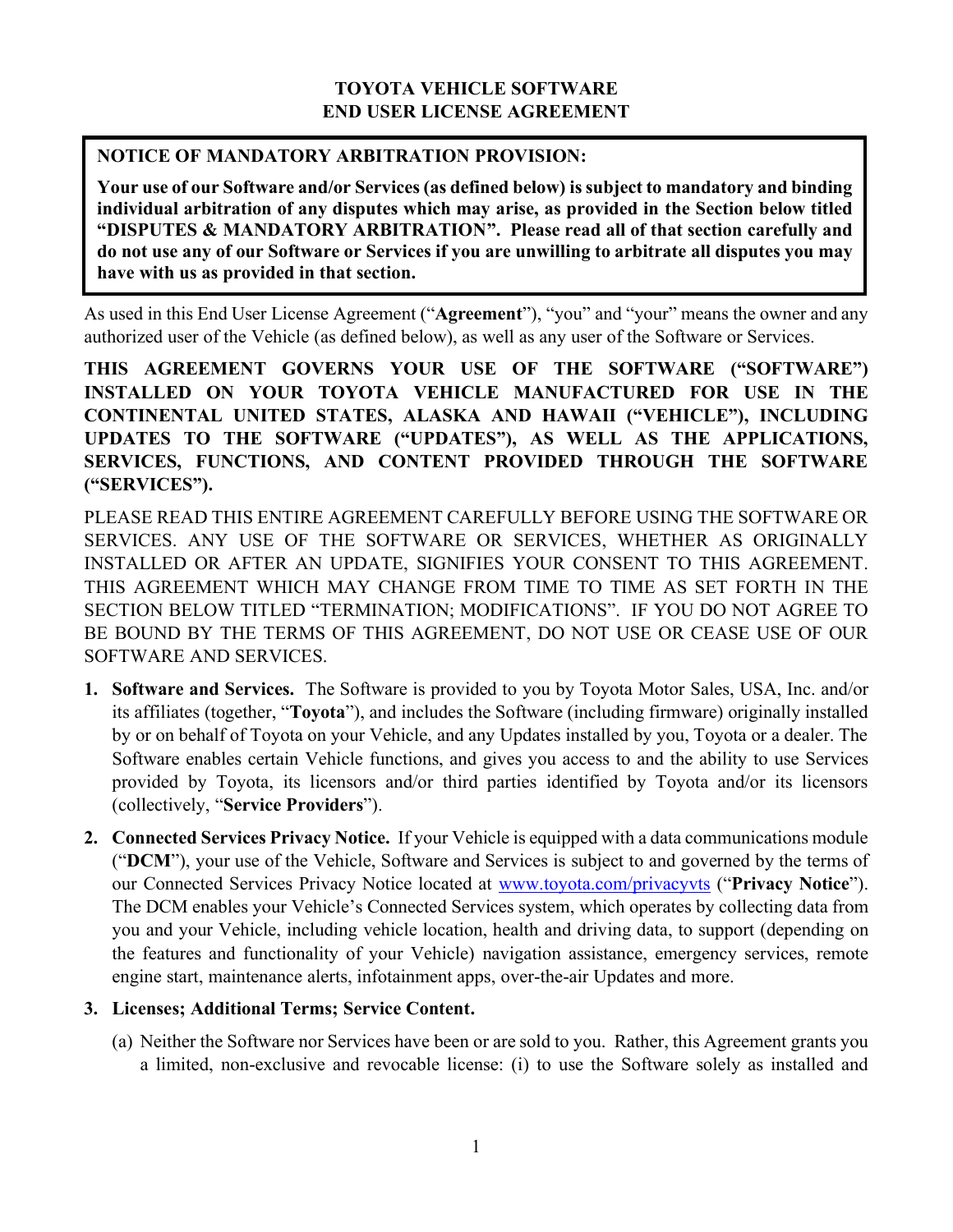updated by, on behalf of, or as permitted by Toyota; and (ii) to use the Services solely as made available by Toyota or other applicable Service Providers through the Software.

- (b) Use of the Software and Services is subject to such other applicable terms and restrictions provided or made available to you by Toyota and other applicable Service Providers ("**Additional Terms**"). Additional Terms provided by Toyota include, among others and as applicable, the terms set forth in: (i) the Owner's Manual(s), user guides and similar documentation for your Vehicle; (ii) the Privacy Notice; and (iii) the Connected Services Terms of Use located in the Agreement section at [www.toyota.com/privacyvts.](http://www.toyota.com/privacyvts) In the event of a conflict between the terms in this Agreement and any Additional Terms, the Additional Terms shall govern to the extent of the conflict.
- (c) Except for the limited use rights expressly granted to you in this Agreement or Additional Terms, you do not and shall not acquire any right, title or interest in the Software or Services, or any information, media or content provided through the Service Content (as defined below). Any rights not expressly granted herein or in any Additional Terms are expressly reserved.
- (d) You acknowledge that the Software is subject to U.S. export jurisdiction. You agree to comply with all applicable national laws that apply to the Software, including the U.S. Export Administration Regulations, as well as end-user, end-use and destination restrictions issued by the United States.
- **4. Service Content.** The Software and Services may display, include, or make available third-party content (including data, information, applications, and other products, services, and/or materials) or provide links to third-party platforms or services, including through third-party advertising (collectively, "**Service Content**"). You acknowledge and agree that neither Toyota nor any other Service Provider is responsible for Service Content, including the accuracy, completeness, timeliness, validity, copyright compliance, legality, decency, quality, or any other aspect thereof. The Service Providers do not assume and will not have any liability or responsibility to you or any other person or entity for any Service Content.
- **5. Free/Open Source Software.** The Vehicle, Software or Services may contain free/open source software ("**FOSS**") governing Toyota's distribution and your use of the OSS. Toyota and the thirdparty authors, licensors, and distributors of the FOSS disclaim all warranties and all liability arising from any and all use or distribution of the FOSS. To the extent the Toyota provides any FOSS under terms that differ from underlying licenses associated with the FOSS, those terms are offered by Toyota alone. Additional information regarding FOSS incorporated in the Vehicle, Software or Services is provided via the Additional Terms – typically, in your Vehicle's Owner's Manual(s)
- **6. Availability & Interruptions.** The availability and use of certain Software and Services is subject to your Vehicle's DCM, a compatible mobile device and/or other equipment connected to your Vehicle that is capable of wirelessly receiving and transmitting communications ("**Wireless Device**"). As such, the availability and use of such Software or Services: (a) will depend on your Vehicle being within the range of the wireless network ("**Wireless Network**") of the wireless carrier that supports the Wireless Device ("**Underlying Wireless Carrier**"); (b) is subject to transmission limitation or interruption, including but not limited to technical obsolescence or sunsetting of the Wireless Device, Wireless Network, software or firmware, inside of or external to the Vehicle, required for data transmission or receipt. Further, the functionality of the Software and/or Services is not guaranteed for Vehicles used outside of the continental United States, Alaska or Hawaii. Neither Toyota nor any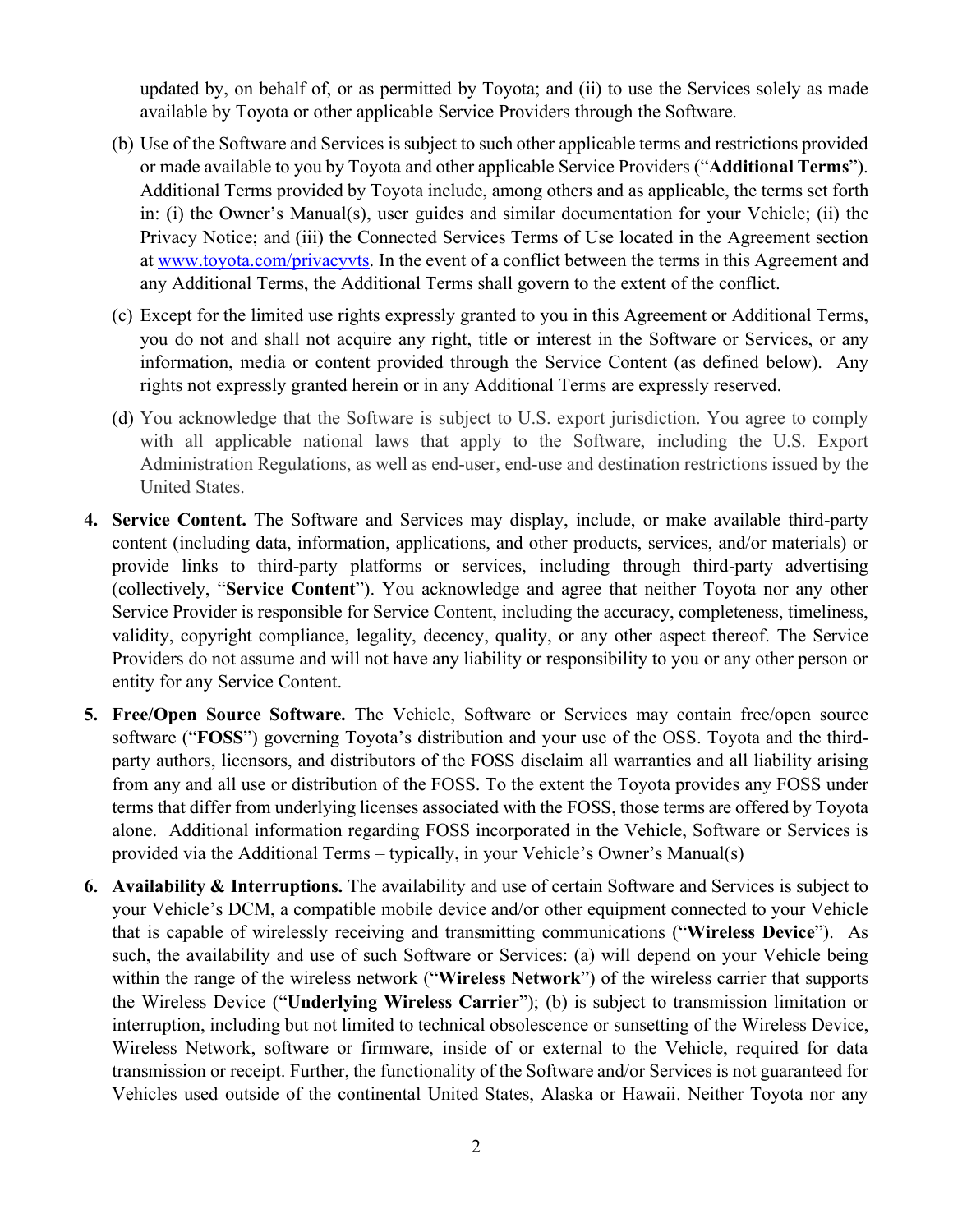Service Provider guarantees that the Software or Services, or any portion thereof will be available at all times or in all areas. You acknowledge and agree that Toyota and other Service Providers are not responsible for performance degradation, interruption or delays, whether caused by a Wireless Device, Wireless Network or otherwise. You acknowledge that either Toyota or any other Service Provider shall not be liable to you if the Software or Services are not available in a given location.

- **7. Restrictions.** The Software and Services are provided for your personal, non-commercial use only. You acknowledge that Toyota reserves the right to discontinue the Software or Services, in whole or in part, at any time. When using the Software or Services, you agree to comply with all applicable federal, state, and local laws including, without limitation, copyright law. Except as expressly permitted in this Agreement, by applicable law (notwithstanding the limitations below), as Toyota or an applicable Service Provider may expressly otherwise permit, you shall not:
	- (a) copy the Software or Services;
	- (b) modify, translate, adapt, or otherwise create derivative works or improvements, whether or not patentable, of the Software or Services;
	- (c) reverse engineer, disassemble, decompile, decode, or otherwise attempt to derive or gain access to the source code of the Software or Services, or any part thereof;
	- (d) remove, delete, alter, or obscure any trademarks or any copyright, trademark, patent, or other intellectual property or proprietary rights notices from the Software or Services, including any copy thereof;
	- (e) rent, lease, lend, sell, sublicense, assign, distribute, publish, transfer, or otherwise make available the Software or Services, or any features or functionality of the Software or Services, to any third party for any reason, including by making the Software or Services available on a network where it is capable of being accessed by more than one device at any time; or
	- (f) remove, disable, circumvent, or otherwise create or implement any workaround to any copy protection, rights management, or security features in or protecting the Software or Services; or
	- (g) use the Software or Services for any unlawful purpose, or in violation of any third-party rights.
- **8. Distractions & Hazards.** You understand and agree that your use of certain Software and/or Services while operating the Vehicle (or during any other activity that requires your attention) may be distracting, dangerous, or prohibited by law. You are solely responsible for your exercising good judgment, acting in a safe and responsible manner, and obeying all laws and regulations at all times. You understand that failing to pay full attention in the operation of your Vehicle or in other activities may cause an accident, damage, injury, death, or other serious consequences. You assume sole responsibility for your use of the Software and Services including, without limitation, where any such use is in violation of any applicable traffic regulations, rules or laws (such as any driver distraction laws, rules or regulations).
- **9. Updates.** We may provide you with Updates containing Software and/or Service enhancements, improvements, changes to functionality, corrections, or other modifications that we may make generally available to our customers. All Updates provided to you are deemed part of the Software and/or Service, as applicable. In order to maintain proper functionality of the Software and/or Services, you are responsible for installing all Updates as soon as practicable after notice or receipt from us. If you do not install the Updates, then the Software and/or Service may not work and/or certain features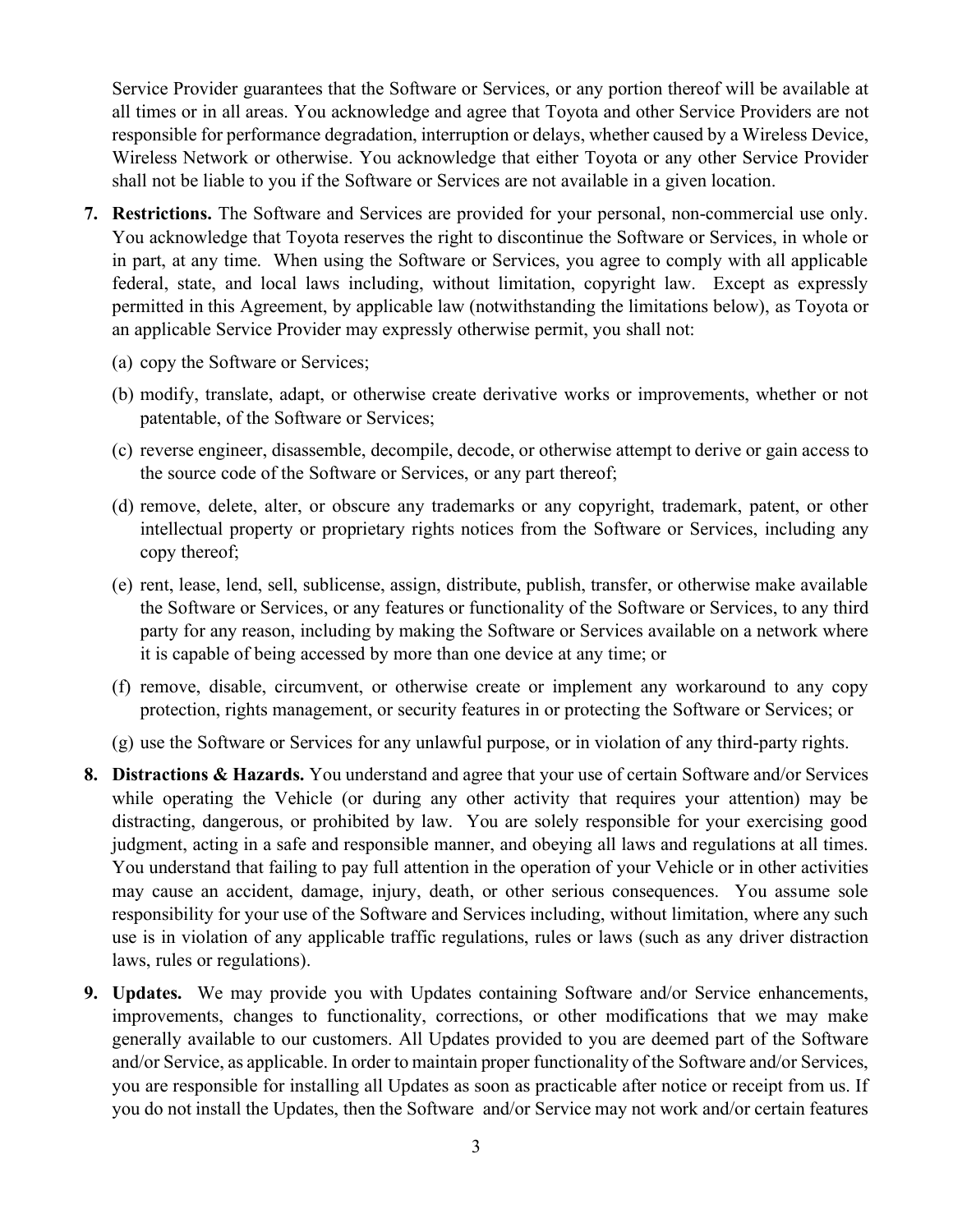may become disabled. Depending on the type of Update and your Vehicle's capabilities, Updates may be available through: (a) an over-the-air ("**OTA**") process via your Vehicle's wireless communication technology (e.g., the Vehicle's DCM); or (b) a file that is downloadable to a USB memory drive that you supply ("**USB Drive**"), where installation of the Update is completed by inserting the USB Drive in your Vehicle's applicable USB outlet.

- (a) Applicable requirements, limits, instructions and other relevant information on Updates via a USB Drive are located at [www.toyota.com/firmware-updates.](http://www.toyota.com/firmware-updates)
- (b) There are certain instances in which installation of an Update through an OTA process or through a USB Device may not work. In these instances, or where you do not wish to or otherwise cannot install the Update, you should contact your local dealership to install the Update. Typically, your local dealership can install any available Update; however, depending on your Vehicle's warranty status, installation of some Updates may incur charges.
- (c) In connection with each Update, please note: (i) your Vehicle's settings may be reset to the applicable default settings during the Update process, requiring you to reconfigure these settings after the installation is finished; (ii) certain Updates may change the functionality, operation, design of your Vehicle's multimedia, navigation or other systems from what is set forth in the Owner's Manual; (iii) unless we expressly notify you in writing, you will not be able to revert back to the prior version of your Vehicle's software once the Update is finished; and (iv) you may not be able to stop an Update after it has started.
- **10. NO WARRANTIES.** YOU EXPRESSLY AGREE THAT USE OF THE SOFTWARE AND SERVICES IS AT YOUR SOLE RISK. THE SOFTWARE AND SERVICES ARE PROVIDED ON AN "AS IS" AND "AS AVAILABLE" BASIS WITHOUT WARRANTY OF ANY KIND, EITHER EXPRESS OR IMPLIED. WITHOUT LIMITING THE FOREGOING AND TO THE FULLEST EXTENT PERMITTED BY LAW, TOYOTA, AS WELL AS ITS AFFILIATES, THE SERVICE PROVIDERS, ALL APPLICABLE LICENSORS, ANY UNDERLYING WIRELESS CARRIER, AND ANY APPLICABLE SUPPLIERS (COLLECTIVELY, THE "**ADDITIONAL ENTITIES**") DISCLAIM ANY AND ALL WARRANTIES INCLUDING ANY: (A) WARRANTIES THAT SOFTWARE OR SERVICES WILL MEET YOUR REQUIREMENTS; (B) WARRANTIES CONCERNING THE AVAILABILITY, ACCURACY, SECURITY, USEFULNESS, TIMELINESS, OR INFORMATIONAL CONTENT OF THE SOFTWARE OR SERVICES; (C) WARRANTIES OF TITLE, NON-INFRINGEMENT, MERCHANTABILITY, OR FITNESS FOR A PARTICULAR PURPOSE; (D) WARRANTIES FOR SERVICES OR GOODS RECEIVED THROUGH OR ADVERTISED OR ACCESSED THROUGH THE SOFTWARE OR SERVICES; (E) WARRANTIES CONCERNING THE ACCURACY OR RELIABILITY OF THE RESULTS THAT MAY BE OBTAINED FROM THE USE OF THE SOFTWARE OR SERVICES; (F) WARRANTIES THAT YOUR USE OF THE SOFTWARE OR SERVICES WILL BE SECURE OR UNINTERRUPTED; AND (G) WARRANTIES THAT ERRORS IN THE SOFTWARE OR SERVICES WILL BE CORRECTED.
- **11. LIMITATION OF LIABILITY.** EXCEPT IN JURISDICTIONS WHERE SUCH PROVISIONS ARE RESTRICTED, YOU AGREE THAT THE ENTIRE LIABILITY OF TOYOTA AND THE ADDITIONAL ENTITIES TO YOU OR ANY THIRD PERSON, AND THAT YOUR OR ANY THIRD PERSON'S EXCLUSIVE REMEDY, IN LAW, IN EQUITY, OR OTHERWISE, WITH RESPECT TO THE SERVICE PROVIDED UNDER THESE TERMS OF USE AND/OR FOR ANY BREACH OF THESE TERMS IS SOLELY LIMITED TO THE AMOUNT OF ONE HUNDRED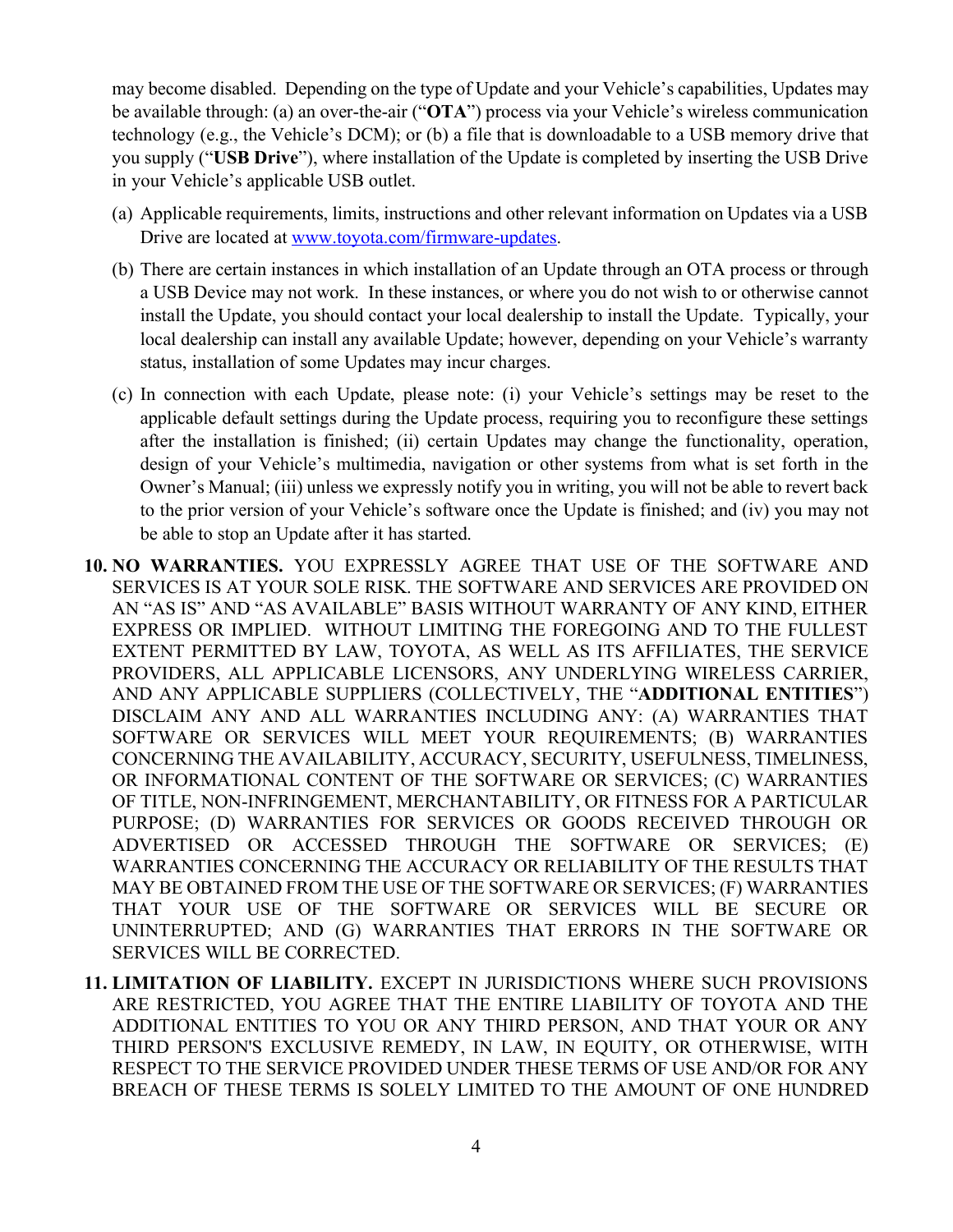DOLLARS (\$100). EXCEPT IN JURISDICTIONS WHERE SUCH PROVISIONS ARE RESTRICTED, NEITHER TOYOTA NOR ANY OF THE ADDITIONAL ENTITIES SHALL BE LIABLE FOR ANY INDIRECT, INCIDENTAL, SPECIAL OR CONSEQUENTIAL DAMAGES EVEN IF ANY OF THEM HAVE BEEN ADVISED OF THE POSSIBILITY OF SUCH DAMAGES. TO THE EXTENT THAT A STATE DOES NOT PERMIT THE EXCLUSION OR LIMITATION OF LIABILITY AS SET FORTH HEREIN, TOYOTA'S AND EACH OF THE ADDITIONAL ENTITIES' LIABILITY IS LIMITED TO THE MAXIMUM EXTENT PERMITTED BY LAW IN SUCH STATES.

- **12. RELEASE/WAIVER OF CLAIMS.** FOR YOURSELF AND ANYONE ELSE CLAIMING UNDER YOU OR ON YOUR BEHALF, YOU AGREE TO RELEASE AND DISCHARGE TOYOTA AND EACH OF THE ADDITIONAL ENTITIES, THEIR RESPECTIVE OFFICERS, DIRECTORS, AND EMPLOYEES, AND EACH THIRD-PARTY BENEFICIARY FROM ALL CLAIMS, LIABILITIES AND LOSSES IN CONNECTION WITH THE SOFTWARE OR SERVICES, INCLUDING, BUT NOT LIMITED TO, CLAIMS FOR PERSONAL INJURY OR PROPERTY DAMAGE ARISING FROM THE TOTAL OR PARTIAL FAILURE OF PERFORMANCE OF THE SOFTWARE OR SERVICES, EVEN IF CAUSED BY OR BASED UPON TOYOTA'S OR THE ADDITIONAL ENTITIES' NEGLIGENCE, GROSS NEGLIGENCE, STRICT PRODUCTS LIABILITY, DECEPTIVE TRADE PRACTICES ACT VIOLATIONS, BAD FAITH, OR BREACH OF WARRANTY OR THE MALFUNCTION OF THE SOFTWARE OR SERVICES. YOU AGREE TO WAIVE TO THE FULLEST EXTENT ALLOWED BY LAW, ANY CLAIM FOR DAMAGES OTHER THAN DIRECT, COMPENSATORY DAMAGES AS LIMITED IN THIS AGREEMENT. YOU HEREBY RELEASE AND DISCHARGE TOYOTA AND EACH OF THE ADDITIONAL ENTITIES (INCLUDING ANY THIRD PARTIES PROVIDING ALL OR PART OF THE SOFTWARE OR SERVICES) FROM AND AGAINST ANY CLAIMS, DAMAGES, EXPENSES AND LIABILITY ARISING FROM OR RELATED TO ANY INJURIES, DAMAGES, OR LOSSES TO ANY PERSON (INCLUDING DEATH) OR PROPERTY OF ANY KIND RESULTING IN WHOLE OR PART, DIRECTLY OR INDIRECTLY, FROM YOUR USE OF THE SOFTWARE OR SERVICES.
- **13. DISPUTE RESOLUTION & MANDATORY ARBITRATION.** PLEASE READ THIS PROVISION CAREFULLY. IT INCLUDES AN AGREEMENT TO MANDATORY ARBITRATION, WHICH MEANS THAT YOU (INCLUDING, FOR THE PURPOSES OF THIS SECTION, ANYONE CLAIMING UNDER YOU OR ON YOUR BEHALF) AND TOYOTA EACH AGREE TO SUBMIT ANY DISPUTE RELATED TO THIS AGREEMENT (INCLUDING THE SOFTWARE OR SERVICES) TO BINDING INDIVIDUAL ARBITRATION RATHER THAN PROCEED IN COURT. THIS PROVISION ALSO INCLUDES A CLASS ACTION WAIVER, WHICH MEANS THAT YOU AGREE TO PROCEED WITH ANY DISPUTE INDIVIDUALLY AND NOT AS PART OF A CLASS ACTION, AND A JURY WAIVER. YOU AND TOYOTA EACH AGREE:
	- (a) **Informal Resolution of Disputes.** If you or Toyota has a dispute or disagreement with the other regarding the Software, Services or any other aspect of this Agreement (each, a "**Dispute**"), you and Toyota each agree to first contact and provide a written description of the Dispute, all relevant documents/information and a proposal for resolving the Dispute. You agree to contact us with Disputes at Toyota Motor Sales, U.S.A., Inc., Attn: Disputes, P.O. Box 259001, Plano, TX 75025- 9001. Toyota will contact you based on the contact information we have in our systems.
	- (b) **Mandatory Arbitration of Unresolved Disputes.** If after 60 days the parties are unable to resolve the Dispute, YOU AND TOYOTA BOTH AGREE, TO THE FULLEST EXTENT PERMITTED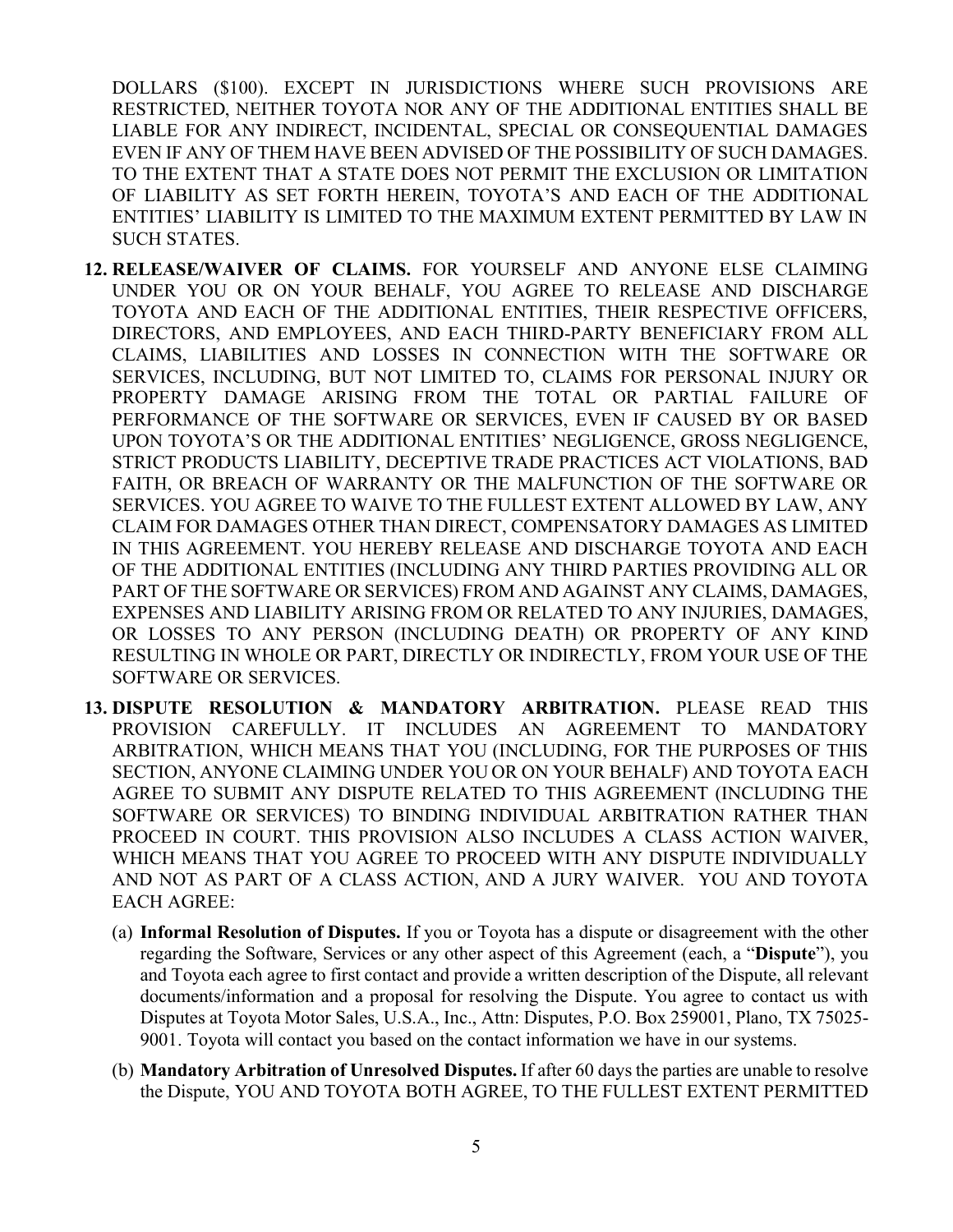BY LAW, TO USE BINDING ARBITRATION, NOT A LAWSUIT (except for small claims court cases as described below) TO RESOLVE THE DISPUTE. You and Toyota each acknowledge and agree that, but for this agreement to arbitrate disputes, you and Toyota would have had a right or opportunity to litigate disputes through a court and to have a judge or jury decide the case and you and Toyota each voluntarily choose to waive that right and pursue all applicable Disputes through binding arbitration.

- (c) **Arbitration Entity & Rules.** Arbitration under this Agreement shall be conducted and administered by the American Arbitration Association pursuant to its Consumer Arbitration Rules. If you and Toyota both agree, the arbitration may be conducted and administered by another arbitration entity under that entity's applicable rules. If the arbitration results in an award, then judgment on the award may be entered in any court having jurisdiction. An arbitrator may award on an individual basis any relief.
- (d) **Federal Arbitration Act.** You and Toyota each enter this arbitration agreement in connection with a transaction involving interstate commerce. Accordingly, this arbitration agreement and any proceedings thereunder shall be governed by the Federal Arbitration Act, 9 U.S.C. §§ 1–16 ("**FAA**").
- (e) **Exceptions to Arbitrate.** You and Toyota each agree: (i) either of us may bring qualifying Disputes in small claims court; (ii) if for any reason any court or arbitrator holds that the Class Action Waiver below is unconscionable or otherwise unenforceable, then our agreement to arbitrate does not apply and the class-wide dispute must be brought in court; or (iii) Toyota (and any other Service Provider) may seek injunctive or other appropriate relief in court or arbitration to the extent the Dispute in any manner involves your actual or threatened infringement or violation Toyota's or any third party's patent, copyright, trademark, trade secret, privacy or publicity rights.
- (f) **Costs & Fees.** You and Toyota each agree to pay our own fees, costs, and expenses, including those for any attorneys, experts, and witnesses. You and Toyota also agree that any claim for or award of attorneys' fees, including such claim or award pursuant of Chapter 38 of Texas Civil Practice and Remedies Code, is waived.
- (g) **NO CLASS ACTIONS.** TO THE EXTENT ALLOWED BY LAW, YOU AND TOYOTA EACH WAIVE ANY RIGHT TO PURSUE DISPUTES ON A CLASS-WIDE BASIS; THAT IS, TO EITHER JOIN A CLAIM WITH THE CLAIM OF ANY OTHER PERSON OR ENTITY OR ASSERT A CLAIM IN A REPRESENTATIVE CAPACITY ON BEHALF OF ANYONE ELSE IN ANY LAWSUIT, ARBITRATION OR OTHER PROCEEDING.
- (h) **NO TRIAL BY JURY.** TO THE EXTENT ALLOWED BY LAW, YOU AND TOYOTA EACH WAIVE ANY RIGHT TO TRIAL BY JURY IN ANY LAWSUIT, ARBITRATION OR OTHER PROCEEDING.
- (i) **Applicable Law.** To the extent that the FAA does not supply substantive law necessary for the resolution of the Dispute, the laws of the State of Texas shall apply to the Arbitration or, if permitted hereunder, a court action, except that Texas laws concerning choice of law or conflict of laws shall not apply if they would cause the substantive law of another jurisdiction to apply.
- **14. U.S. GOVERNMENT LICENSE RIGHTS**. The Software is commercial computer software, as such term is defined in 48 C.F.R. §2.101. Accordingly, if the US Government or any contractor therefor is the owner or authorized user of the Vehicle, or an authorized user of the Software, the US Government and/or the contractor, as applicable, shall receive only those rights with respect to the Software as are granted to all other end users under license, in accordance with: (a) 48 C.F.R. §227.7201 through 48